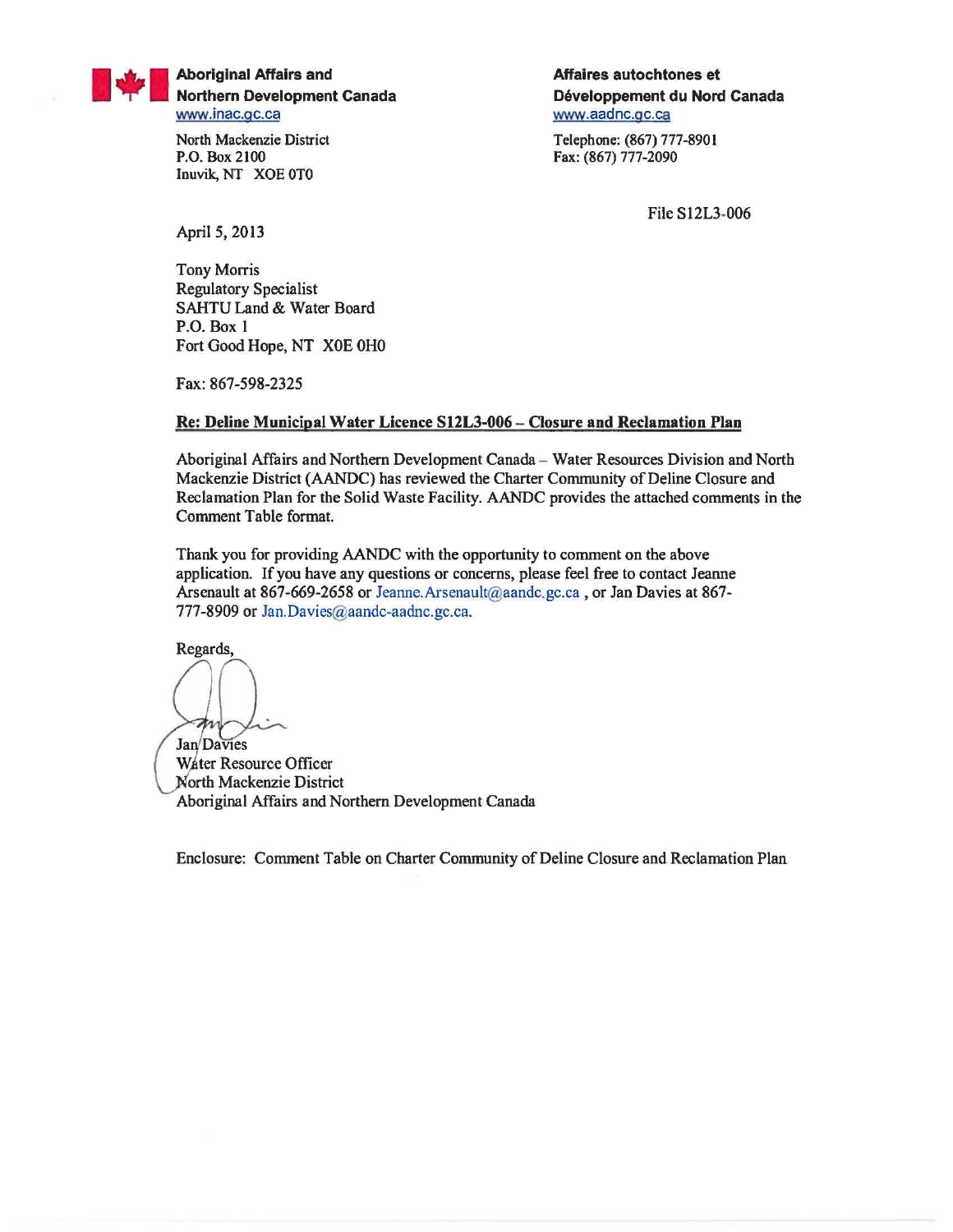| <b>GENERAL INSTRUCTIONS FOR EXCEL TEMPLATE:</b><br>1. Do not leave blank rows above or between comments.<br>2. Do not modify the instructions or the column headings (i.e. the top three rows).<br>3. Each comment must have an associated recommendation.<br>4. All formatting will be lost when this file is uploaded to the Online Comment Table.<br>5. If necessary, adjust the cell width and height in order to view all text.<br>6. Cutting and pasting comments from WORD documents cannot include hard returns (spaces between paragraphs).<br>7. If you would like to create paragraphs within a single cell, please use a proper carriage return (ALT & ENTER). |                                                                                                                                                                                                                                                                                                                                                                                                                                                                                                                                                                                                                                                                                                                                                                               | App #: S12L3-006<br><b>Review of: Charter Community of Deline - SWDF Closure</b><br>and Reclamation Plan<br><b>Reviewing Agency: Aboriginal Affairs and Northern</b><br><b>Development Canada</b>                                              |
|----------------------------------------------------------------------------------------------------------------------------------------------------------------------------------------------------------------------------------------------------------------------------------------------------------------------------------------------------------------------------------------------------------------------------------------------------------------------------------------------------------------------------------------------------------------------------------------------------------------------------------------------------------------------------|-------------------------------------------------------------------------------------------------------------------------------------------------------------------------------------------------------------------------------------------------------------------------------------------------------------------------------------------------------------------------------------------------------------------------------------------------------------------------------------------------------------------------------------------------------------------------------------------------------------------------------------------------------------------------------------------------------------------------------------------------------------------------------|------------------------------------------------------------------------------------------------------------------------------------------------------------------------------------------------------------------------------------------------|
|                                                                                                                                                                                                                                                                                                                                                                                                                                                                                                                                                                                                                                                                            |                                                                                                                                                                                                                                                                                                                                                                                                                                                                                                                                                                                                                                                                                                                                                                               | Date: April 5th, 2013                                                                                                                                                                                                                          |
| <b>TOPIC</b><br>Be as specific as you think is<br>appropriate; for example a section or<br>page of the document, a<br>recommendation #, general<br>comment, etc.                                                                                                                                                                                                                                                                                                                                                                                                                                                                                                           | <b>COMMENT</b><br>Comments should contain all the information needed for the proponent and the Board to understand<br>the rationale for the accompanying recommendation.                                                                                                                                                                                                                                                                                                                                                                                                                                                                                                                                                                                                      | <b>RECOMMENDATION</b><br>Recommendations can be for the proponent or for the<br>Board. Recommendations should be as specific as<br>possible, relating the issues raised in the "comment"<br>column to an action that you believe is necessary. |
| <b>Water Licence Renewal</b><br>Water licence & SNP sampling                                                                                                                                                                                                                                                                                                                                                                                                                                                                                                                                                                                                               | The new solid waste disposal facility is currently being constructed for a scheduled opening in the fall<br>of 2013.<br>Samples were not routinely collected during operation of the previous facility. For this reason, it is<br>not possible to characterize the water quality of the runoff from the old solid waste facility and<br>identify potential effects to the surrounding environment.<br>Best practices strongly recommend the community conduct a sampling and monitoring program at<br>the new Solid Waste Disposal Facility. The program should be designed to enable the community to<br>identify whether wastes that they are producing that are negatively impacting their environment - as<br>well as to facilite future closure and reclamation efforts. | AANDC recommends best practice towards routine<br>sampling that must be conducted at the new facility as<br>part of the community water licence.                                                                                               |
| Water Licence Renewal<br>Water licence & SNP sampling                                                                                                                                                                                                                                                                                                                                                                                                                                                                                                                                                                                                                      | The old solid waste facility needs to continue to be monitored because there remains leachate and<br>contamination risks due to the presence of waste buried onsite. The Surveillance Network Program<br>(SNP) for the current solid waste disposal facility should be kept in order to maintain consistency of<br>data.                                                                                                                                                                                                                                                                                                                                                                                                                                                      | There should be continued monitoring of the SNP<br>Surveillance Station 0555-4 at the old solid waste facility<br>post closure and reclamation to ensure the site is stable<br>and doesn't pose further risks to the environment.              |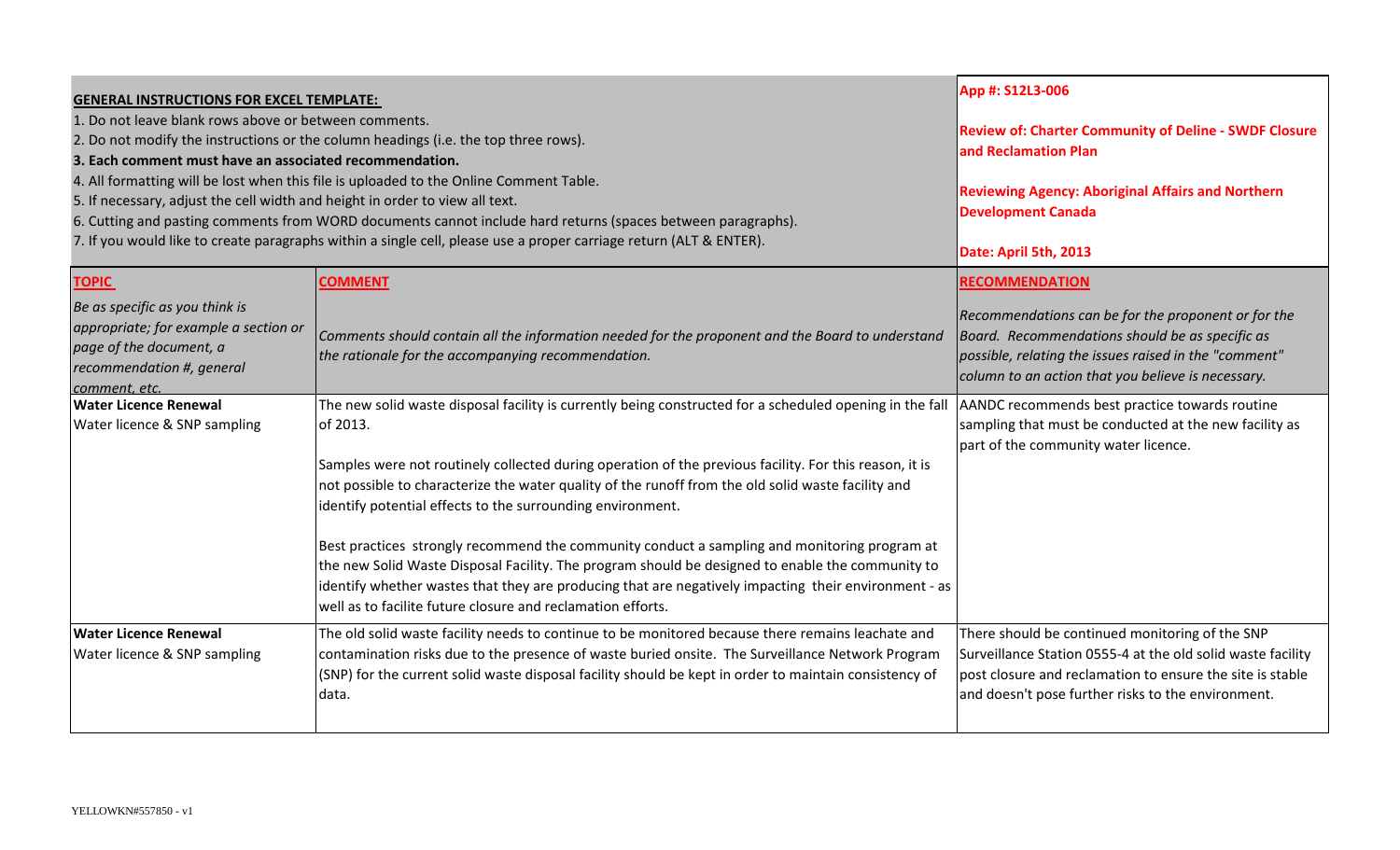| <b>Closure and Reclamation Plan</b><br>Runoff yearly sampling | Section 3.9, Monitoring and maintenance summary, specifies that surface runoff for the site will be<br>sampled annually during periods of flow and alalyzed for metals.<br>A location (or area - to insure sufficient flow is present) should be identified with a sign to insure each<br>sample is collected at the same location each year. | AANDC recommends that the same location be used for<br>the yearly runoff sampling event. The location should be<br>submitted to the Board once known.                       |
|---------------------------------------------------------------|-----------------------------------------------------------------------------------------------------------------------------------------------------------------------------------------------------------------------------------------------------------------------------------------------------------------------------------------------|-----------------------------------------------------------------------------------------------------------------------------------------------------------------------------|
|                                                               | Results that are obtained should be submitted every year as part of the community annual report.                                                                                                                                                                                                                                              |                                                                                                                                                                             |
| <b>Closure and Reclamation Plan</b>                           | Section Section 1.2 specifies that dominants soils for the Norman Range Ecoregion, in which Déline is                                                                                                                                                                                                                                         | AANDC recommends that whether the underlying soils will                                                                                                                     |
| Natural attenuation containment                               | located, are turbic and organic cryosols as well as Eutric Brunisols. Permafrost is extensive and<br>discontinuous with low medium ice content characterized by sparse ice wedges.                                                                                                                                                            | provide a sufficient barrier to infiltration and groundwater<br>contamination be further assessed. Pending results from<br>this evaluation, implementation of a groundwater |
|                                                               | The current facility is characterized as a natural attenuation landfill, and is therefore not lined and                                                                                                                                                                                                                                       | monitoring program may be required.                                                                                                                                         |
|                                                               | relies on permafrost below for containment. Depending upon the permeability of the underlying soils,                                                                                                                                                                                                                                          |                                                                                                                                                                             |
|                                                               | a potential for groundwater contamination exists. If the underlying soils do not provide a sufficient<br>barrier to groundwater movement, groundwater should be monitored for impacts.                                                                                                                                                        |                                                                                                                                                                             |
| <b>Closure and Reclamation Plan</b>                           | The O&M Plan identifies that household hazardous wastes are to be accepted at the new facility, and                                                                                                                                                                                                                                           | AANDC recommends that secondary containment for the                                                                                                                         |
| Liner for future closure and                                  | may include waste oil, small propane tanks and cylinders, paint containers, tires, batteries and used                                                                                                                                                                                                                                         | hazardous waste storage area be provided at the new                                                                                                                         |
| reclamation                                                   | pellets and treated lumber.                                                                                                                                                                                                                                                                                                                   | solid waste disposal facility.                                                                                                                                              |
|                                                               | The plan specifies that hazardous waste management and segragation could be improved to insure<br>risks to human health and the environment are minimized (section 2.1). The community has had non-<br>compliance issue in the past surrounding use of the hazardous waste area for permanent storage of                                      |                                                                                                                                                                             |
|                                                               | hydrocarbon and other miscellaneous wastes.                                                                                                                                                                                                                                                                                                   |                                                                                                                                                                             |
|                                                               | While the O&M plan for the new facility does not specify secondary containment underneath                                                                                                                                                                                                                                                     |                                                                                                                                                                             |
|                                                               | household hazardous waste storage area, providing secondary containment would be an important                                                                                                                                                                                                                                                 |                                                                                                                                                                             |
|                                                               | feature in reducing risk to human health and the environment, facilitating closure and reclamation<br>efforts in the future.                                                                                                                                                                                                                  |                                                                                                                                                                             |